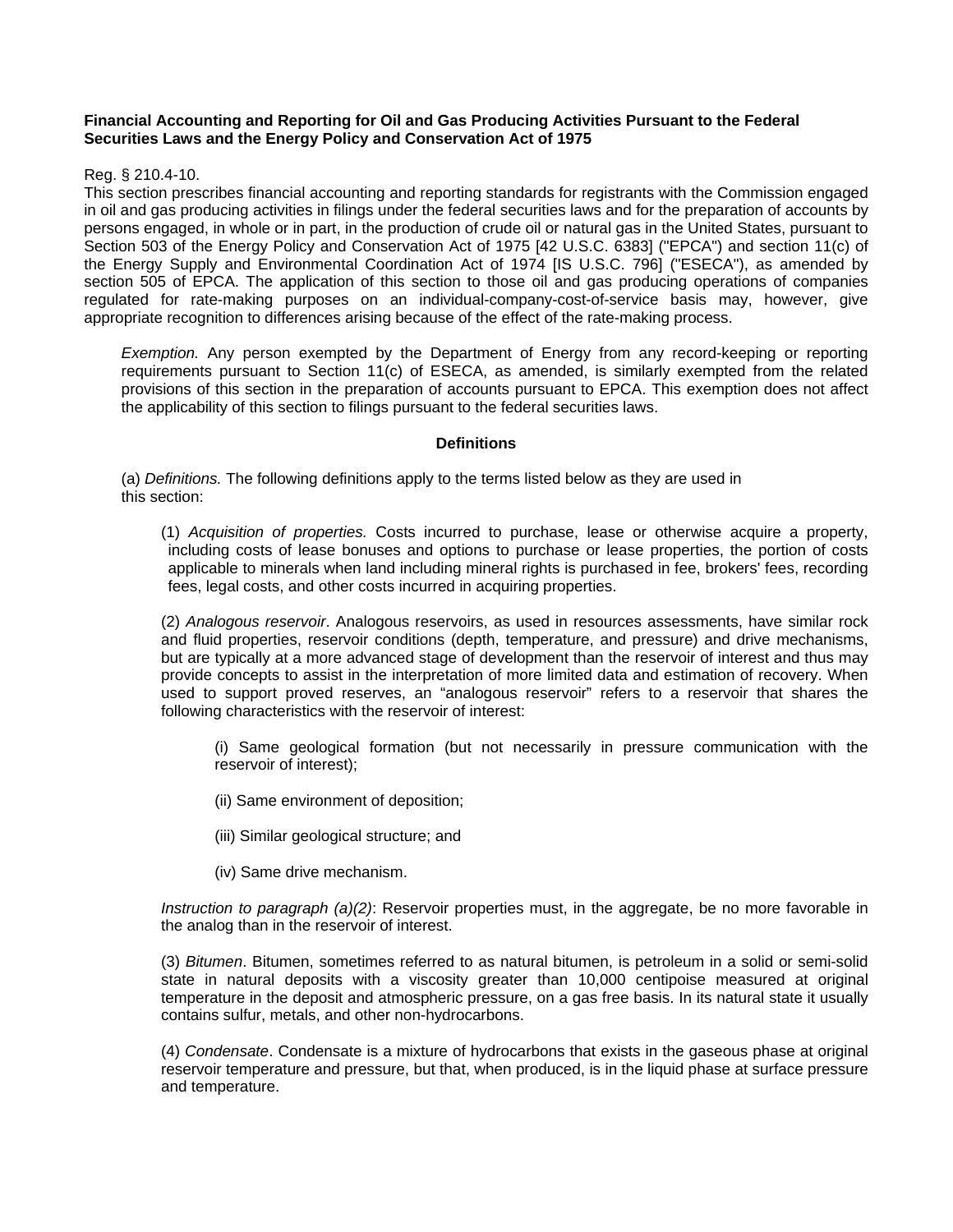(5) *Deterministic estimate*. The method of estimating reserves or resources is called deterministic when a single value for each parameter (from the geoscience, engineering, or economic data) in the reserves calculation is used in the reserves estimation procedure.

(6) *Developed oil and gas reserves*. Developed oil and gas reserves are reserves of any category that can be expected to be recovered:

(i) Through existing wells with existing equipment and operating methods or in which the cost of the required equipment is relatively minor compared to the cost of a new well; and

(ii) Through installed extraction equipment and infrastructure operational at the time of the reserves estimate if the extraction is by means not involving a well.

(7) *Development costs.* Costs incurred to obtain access to proved reserves and to provide facilities for extracting, treating, gathering and storing the oil and gas. More specifically, development costs, including depreciation and applicable operating costs of support equipment and facilities and other costs of development activities, are costs incurred to:

(i) Gain access to and prepare well locations for drilling, including surveying well locations for the purpose of determining specific development drilling sites, clearing ground, draining, road building, and relocating public roads, gas lines, and power lines, to the extent necessary in developing the proved reserves.

(ii) Drill and equip development wells, development-type stratigraphic test wells, and service wells, including the costs of platforms and of well equipment such as casing, tubing, pumping equipment, and the wellhead assembly.

(iii) Acquire, construct, and install production facilities such as lease flow lines, separators, treaters, heaters, manifolds, measuring devices, and production storage tanks, natural gas cycling and processing plants, and central utility and waste disposal systems.

(iv) Provide improved recovery systems.

(8) *Development project*. A development project is the means by which petroleum resources are brought to the status of economically producible. As examples, the development of a single reservoir or field, an incremental development in a producing field, or the integrated development of a group of several fields and associated facilities with a common ownership may constitute a development project.

(9) *Development well.* A well drilled within the proved area of an oil or gas reservoir to the depth of a stratigraphic horizon known-to be productive.

(10) *Economically producible*. The term economically producible, as it relates to a resource, means a resource which generates revenue that exceeds, or is reasonably expected to exceed, the costs of the operation. The value of the products that generate revenue shall be determined at the terminal point of oil and gas producing activities as defined in paragraph (a)(16) of this section.

(11) *Estimated ultimate recovery (EUR)*. Estimated ultimate recovery is the sum of reserves remaining as of a given date and cumulative production as of that date.

(12) *Exploration costs.* Costs incurred in identifying areas that may warrant examination and in examining specific areas that are considered to have prospects of containing oil and gas reserves, including costs of drilling exploratory wells and exploratory-type stratigraphic test wells. Exploration costs may be incurred both before acquiring the related property (sometimes referred to in part as prospecting costs) and after acquiring the property. Principal types of exploration costs, which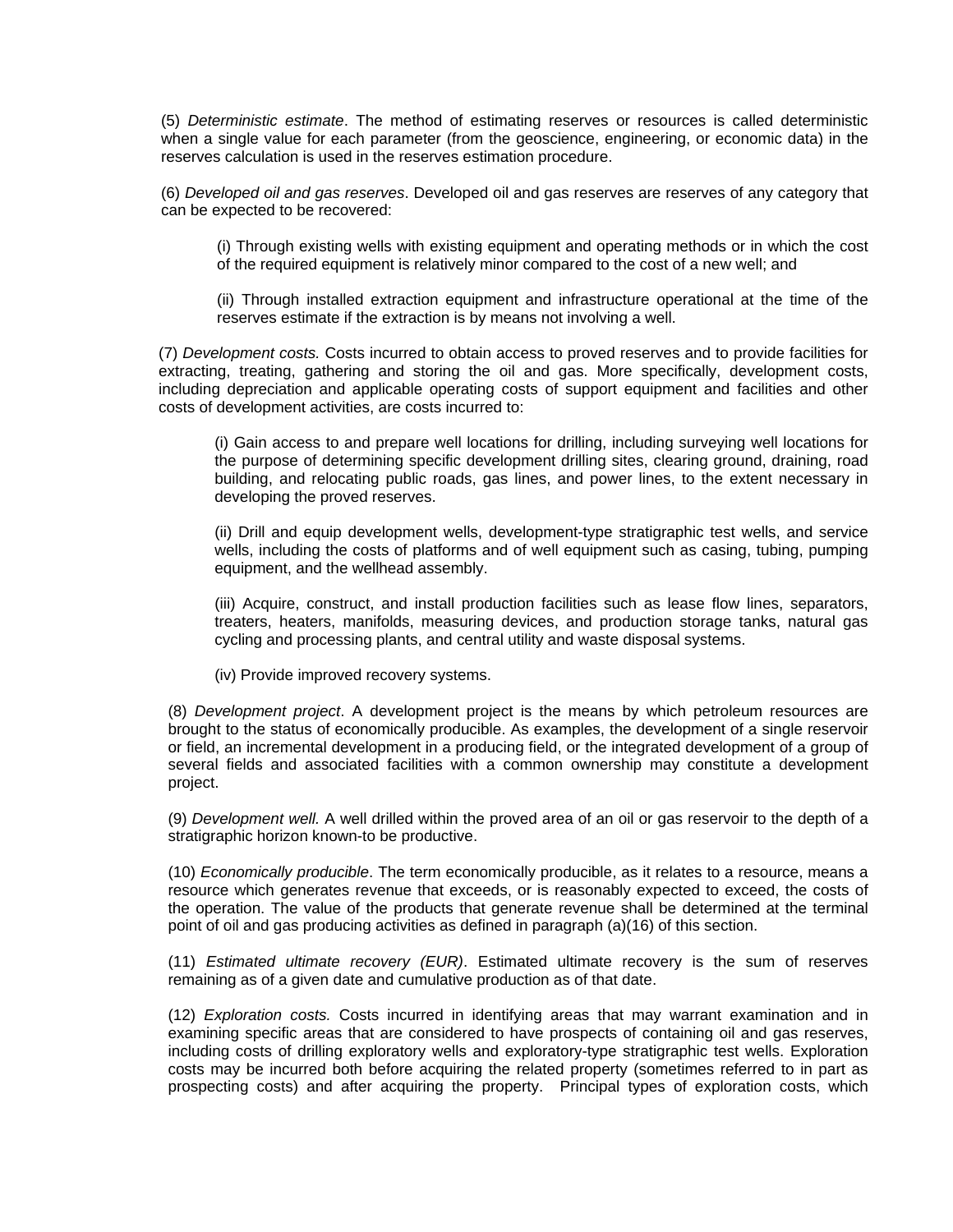include depreciation and applicable operating costs of support equipment and facilities and other costs of exploration activities, are:

(i) Costs of topographical, geographical and geophysical studies, rights of access to properties to conduct those studies, and salaries and other expenses of geologists, geophysical crews, and others conducting those studies. Collectively, these are sometimes referred to as geological and geophysical or "G&G" costs.

(ii) Costs of carrying and retaining undeveloped properties, such as delay rentals, ad valorem taxes on properties, legal costs for title defense, and the maintenance of land and lease records.

- (iii) Dry hole contributions and bottom hole contributions.
- (iv) Costs of drilling and equipping exploratory wells.
- (v) Costs of drilling exploratory-type stratigraphic test wells.

(13) *Exploratory well.* An exploratory well is a well drilled to find a new field or to find a new reservoir in a field previously found to be productive of oil or gas in another reservoir. Generally, an exploratory well is any well that is not a development well, an extension well, a service well, or a stratigraphic test well as those items are defined in this section.

(14) *Extension well.* An extension well is a well drilled to extend the limits of a known reservoir.

(15) *Field.* An area consisting of a single reservoir or multiple reservoirs all grouped on or related to the same individual geological structural feature and/or stratigraphic condition. There may be two or more reservoirs in a field which are separated vertically by intervening impervious strata, or laterally by local geologic barriers, or by both. Reservoirs that are associated by being in overlapping or adjacent fields may be treated as a single or common operational field. The geological terms "structural feature" and "stratigraphic condition" are intended to identify localized geological features as opposed to the broader terms of basins, trends, provinces, plays, areas-of-interest, etc.

(16) *Oil and gas producing activities.* 

(i) Oil and gas producing activities include:

(A) The search for crude oil, including condensate and natural gas liquids, or natural gas ("oil and gas") in their natural states and original locations:

(B) The acquisition of property rights or properties for the purpose of further exploration or for the purpose of removing the oil or gas from such properties;

(C) The construction, drilling, and production activities necessary to retrieve oil and gas from their natural reservoirs, including the acquisition, construction, installation, and maintenance of field gathering and storage systems, such as:

*(1)* Lifting the oil and gas to the surface; and

*(2)* Gathering, treating, and field processing (as in the case of processing gas to extract liquid hydrocarbons); and

(D) Extraction of saleable hydrocarbons, in the solid, liquid, or gaseous state, from oil sands, shale, coalbeds, or other nonrenewable natural resources which are intended to be upgraded into synthetic oil or gas, and activities undertaken with a view to such extraction.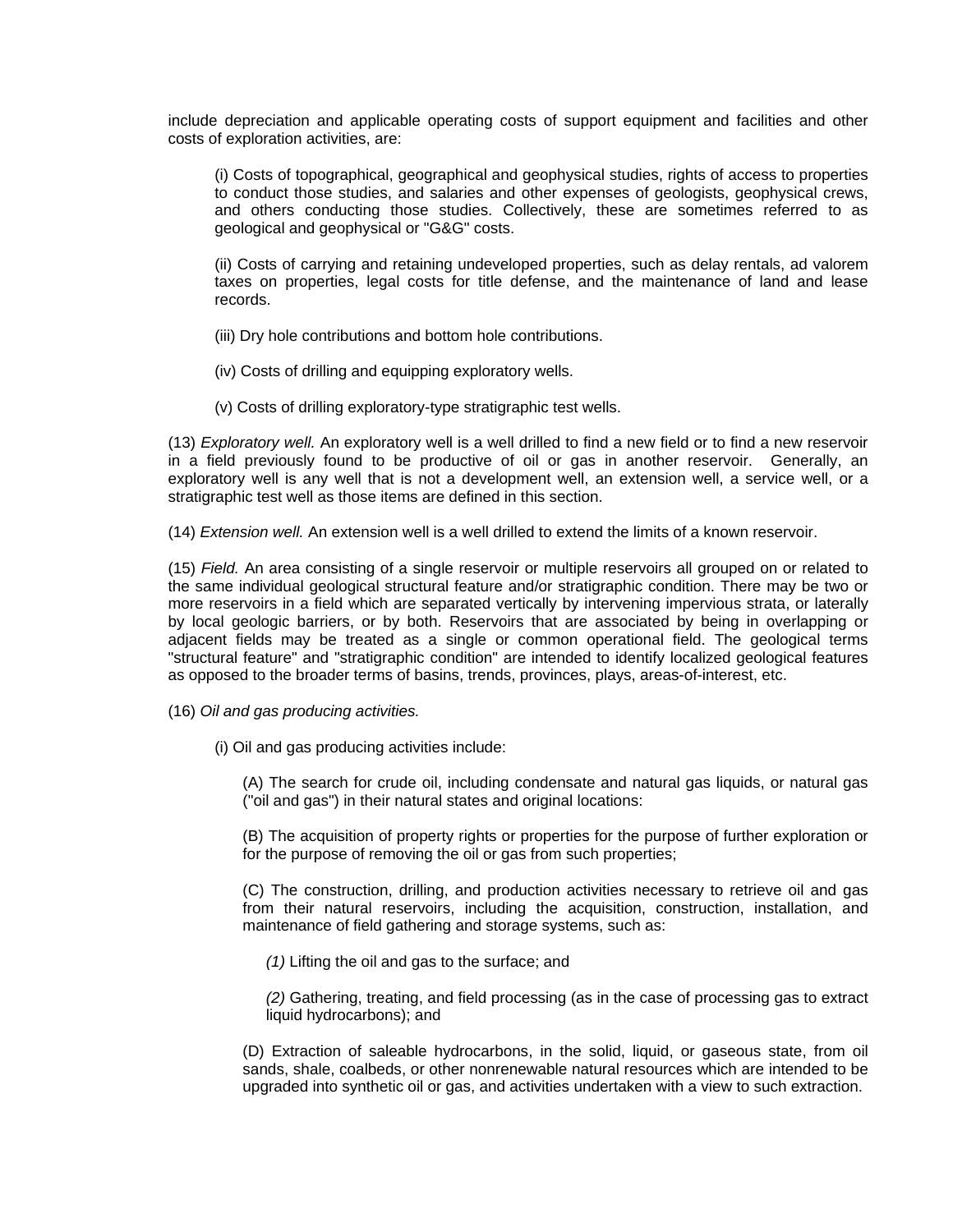*Instruction 1 to paragraph (a)(16)(i):* The oil and gas production function shall be regarded as ending at a "terminal point", which is the outlet valve on the lease or field storage tank. If unusual physical or operational circumstances exist, it may be appropriate to regard the terminal point for the production function as:

a. The first point at which oil, gas, or gas liquids, natural or synthetic, are delivered to a main pipeline, a common carrier, a refinery, or a marine terminal; and

b. In the case of natural resources that are intended to be upgraded into synthetic oil or gas, if those natural resources are delivered to a purchaser prior to upgrading, the first point at which the natural resources are delivered to a main pipeline, a common carrier, a refinery, a marine terminal, or a facility which upgrades such natural resources into synthetic oil or gas.

*Instruction 2 to paragraph (a)(16)(i):* For purposes of this paragraph (a)(16), the term *saleable hydrocarbons* means hydrocarbons that are saleable in the state in which the hydrocarbons are delivered.

- (ii) Oil and gas producing activities do not include:
	- (A) Transporting, refining, or marketing oil and gas;

(B) Processing of produced oil, gas or natural resources that can be upgraded into synthetic oil or gas by a registrant that does not have the legal right to produce or a revenue interest in such production;

(C) Activities relating to the production of natural resources other than oil, gas, or natural resources from which synthetic oil and gas can be extracted; or

(D) Production of geothermal steam.

*(17) Possible reserves.* Possible reserves are those additional reserves that are less certain to be recovered than probable reserves.

(i) When deterministic methods are used, the total quantities ultimately recovered from a project have a low probability of exceeding proved plus probable plus possible reserves. When probabilistic methods are used, there should be at least a 10% probability that the total quantities ultimately recovered will equal or exceed the proved plus probable plus possible reserves estimates.

(ii) Possible reserves may be assigned to areas of a reservoir adjacent to probable reserves where data control and interpretations of available data are progressively less certain. Frequently, this will be in areas where geoscience and engineering data are unable to define clearly the area and vertical limits of commercial production from the reservoir by a defined project.

(iii) Possible reserves also include incremental quantities associated with a greater percentage recovery of the hydrocarbons in place than the recovery quantities assumed for probable reserves.

(iv) The proved plus probable and proved plus probable plus possible reserves estimates must be based on reasonable alternative technical and commercial interpretations within the reservoir or subject project that are clearly documented, including comparisons to results in successful similar projects.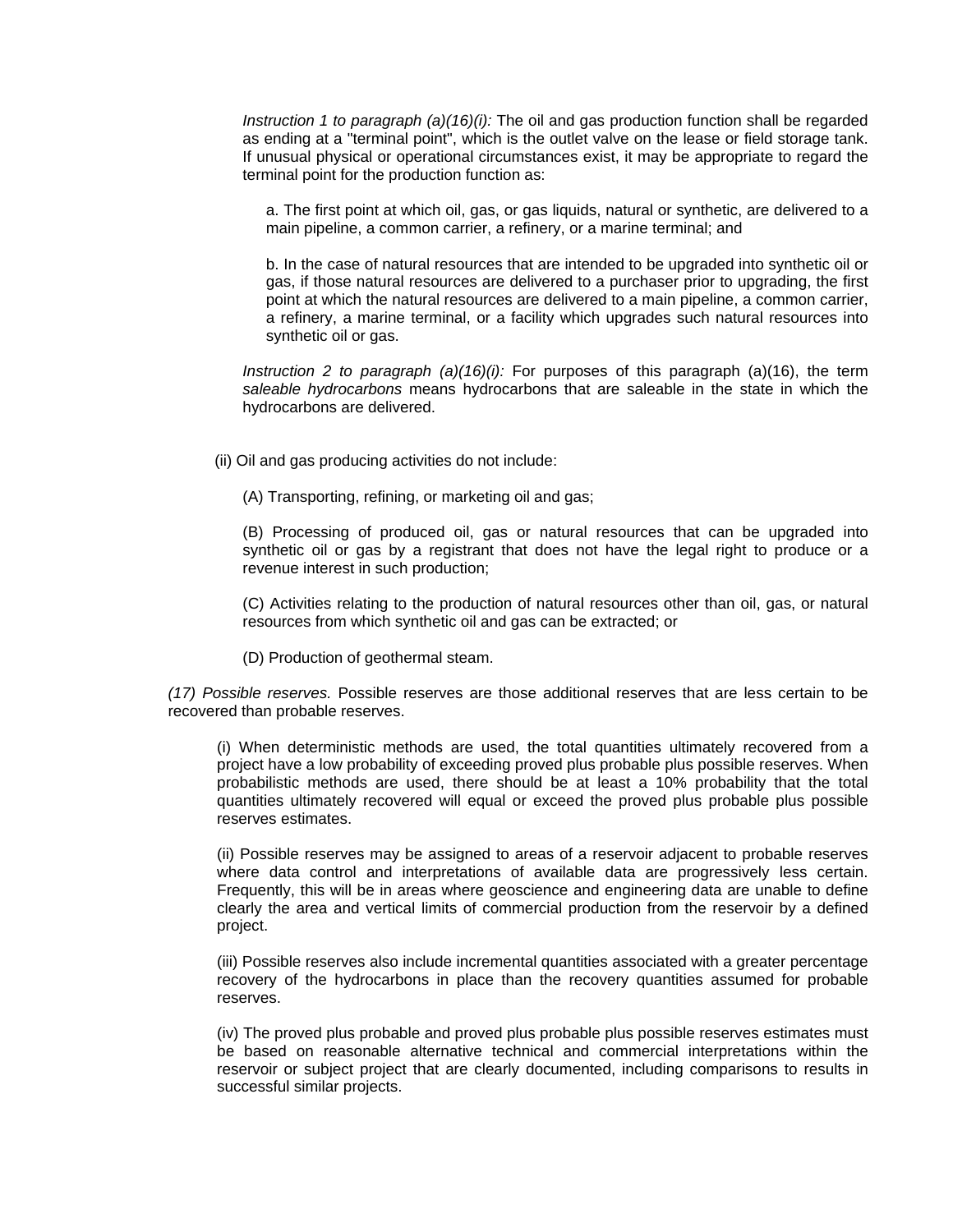(v) Possible reserves may be assigned where geoscience and engineering data identify directly adjacent portions of a reservoir within the same accumulation that may be separated from proved areas by faults with displacement less than formation thickness or other geological discontinuities and that have not been penetrated by a wellbore, and the registrant believes that such adjacent portions are in communication with the known (proved) reservoir. Possible reserves may be assigned to areas that are structurally higher or lower than the proved area if these areas are in communication with the proved reservoir.

(vi) Pursuant to paragraph (a)(22)(iii) of this section, where direct observation has defined a highest known oil (HKO) elevation and the potential exists for an associated gas cap, proved oil reserves should be assigned in the structurally higher portions of the reservoir above the HKO only if the higher contact can be established with reasonable certainty through reliable technology. Portions of the reservoir that do not meet this reasonable certainty criterion may be assigned as probable and possible oil or gas based on reservoir fluid properties and pressure gradient interpretations.

*(18) Probable reserves.* Probable reserves are those additional reserves that are less certain to be recovered than proved reserves but which, together with proved reserves, are as likely as not to be recovered.

(i) When deterministic methods are used, it is as likely as not that actual remaining quantities recovered will exceed the sum of estimated proved plus probable reserves. When probabilistic methods are used, there should be at least a 50% probability that the actual quantities recovered will equal or exceed the proved plus probable reserves estimates.

(ii) Probable reserves may be assigned to areas of a reservoir adjacent to proved reserves where data control or interpretations of available data are less certain, even if the interpreted reservoir continuity of structure or productivity does not meet the reasonable certainty criterion. Probable reserves may be assigned to areas that are structurally higher than the proved area if these areas are in communication with the proved reservoir.

(iii) Probable reserves estimates also include potential incremental quantities associated with a greater percentage recovery of the hydrocarbons in place than assumed for proved reserves.

(iv) See also guidelines in paragraphs (a)(17)(iv) and (a)(17)(vi) of this section.

*(19) Probabilistic estimate.* The method of estimation of reserves or resources is called probabilistic when the full range of values that could reasonably occur for each unknown parameter (from the geoscience and engineering data) is used to generate a full range of possible outcomes and their associated probabilities of occurrence.

(20) *Production costs.* 

(i) Costs incurred to operate and maintain wells and related equipment and facilities, including depreciation and applicable operating costs of support equipment and facilities and other costs of operating and maintaining those wells and related equipment and facilities. They become part of the cost of oil and gas produced. Examples of production costs (sometimes called lifting costs) are:

(A) Costs of labor to operate the wells and related equipment and facilities.

(B) Repairs and maintenance.

(C) Materials, supplies, and fuel consumed and supplies utilized in operating the wells and related equipment and facilities.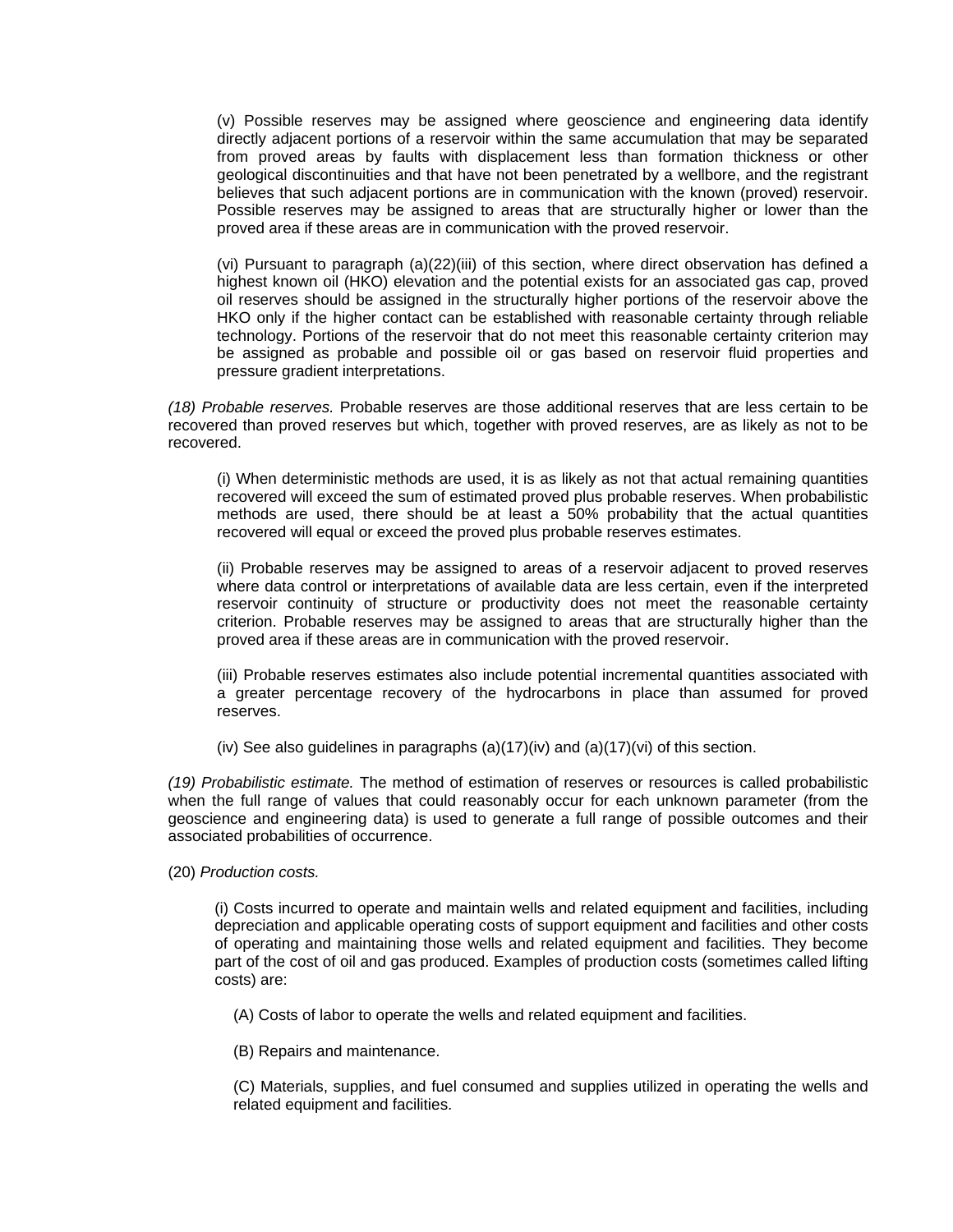(D) Property taxes and insurance applicable to proved properties and wells and related equipment and facilities.

(E) Severance taxes.

(ii) Some support equipment or facilities may serve two or more oil and gas producing activities and may also serve transportation, refining, and marketing activities. To the extent that the support equipment and facilities are used in oil and gas producing activities, their depreciation and applicable operating costs become exploration, development or production costs, as appropriate. Depreciation, depletion, and amortization of capitalized acquisition, exploration, and development costs are not production costs but also become part of the cost of oil and gas produced along with production (lifting) costs identified above.

(21) *Proved area.* The part of a property to which proved reserves have been specifically attributed.

(22) *Proved oil and gas reserves.* Proved oil and gas reserves are those quantities of oil and gas, which, by analysis of geoscience and engineering data, can be estimated with reasonable certainty to be economically producible—from a given date forward, from known reservoirs, and under existing economic conditions, operating methods, and government regulations—prior to the time at which contracts providing the right to operate expire, unless evidence indicates that renewal is reasonably certain, regardless of whether deterministic or probabilistic methods are used for the estimation. The project to extract the hydrocarbons must have commenced or the operator must be reasonably certain that it will commence the project within a reasonable time.

- (i) The area of the reservoir considered as proved includes:
	- (A) The area identified by drilling and limited by fluid contacts, if any; and

(B) Adjacent undrilled portions of the reservoir that can, with reasonable certainty, be judged to be continuous with it and to contain economically producible oil or gas on the basis of available geoscience and engineering data.

(ii) In the absence of data on fluid contacts, proved quantities in a reservoir are limited by the lowest known hydrocarbons (LKH) as seen in a well penetration unless geoscience, engineering, or performance data and reliable technology establishes a lower contact with reasonable certainty.

(iii) Where direct observation from well penetrations has defined a highest known oil (HKO) elevation and the potential exists for an associated gas cap, proved oil reserves may be assigned in the structurally higher portions of the reservoir only if geoscience, engineering, or performance data and reliable technology establish the higher contact with reasonable certainty.

(iv) Reserves which can be produced economically through application of improved recovery techniques (including, but not limited to, fluid injection) are included in the proved classification when:

(A) Successful testing by a pilot project in an area of the reservoir with properties no more favorable than in the reservoir as a whole, the operation of an installed program in the reservoir or an analogous reservoir, or other evidence using reliable technology establishes the reasonable certainty of the engineering analysis on which the project or program was based; and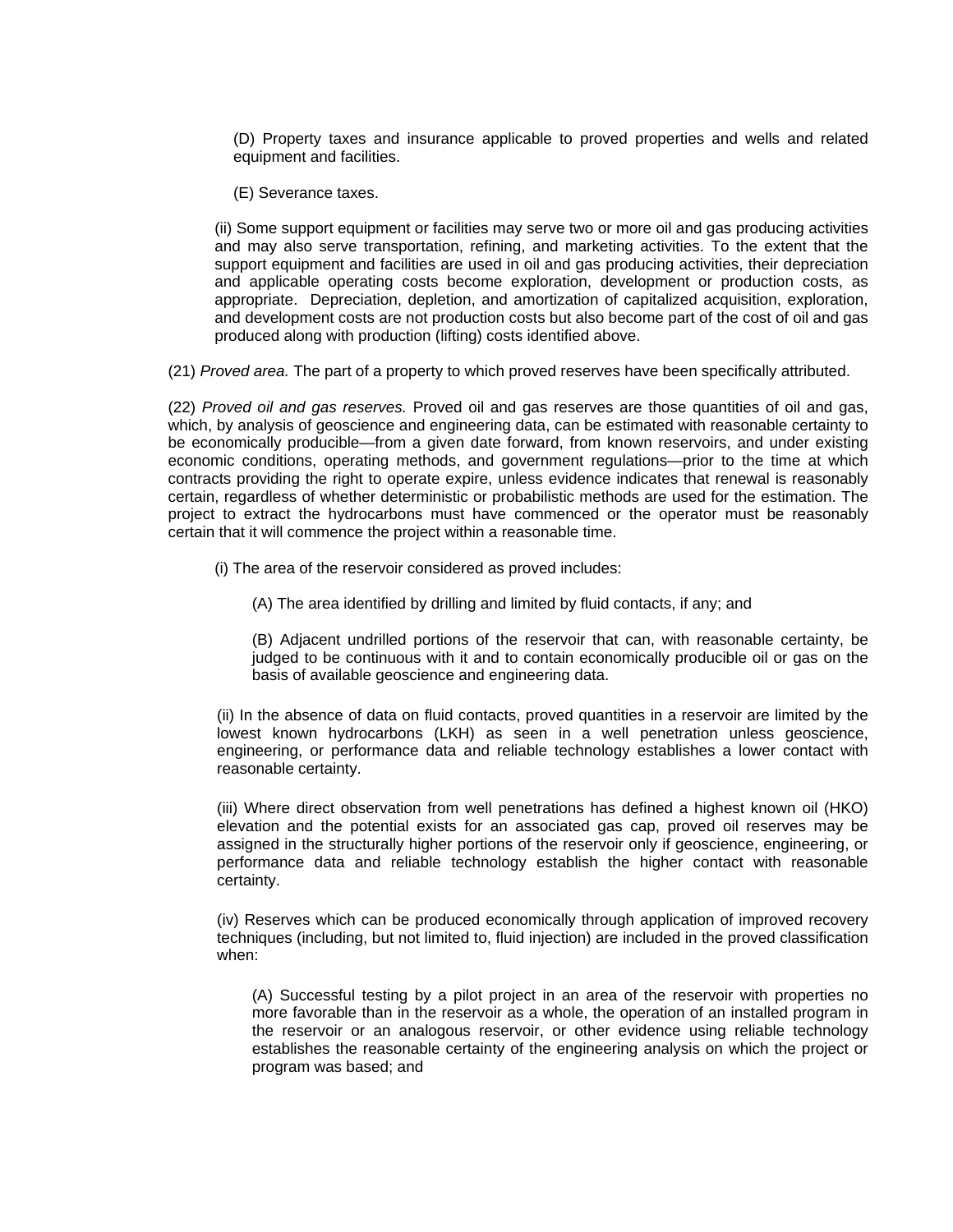(B) The project has been approved for development by all necessary parties and entities, including governmental entities.

(v) Existing economic conditions include prices and costs at which economic producibility from a reservoir is to be determined. The price shall be the average price during the 12-month period prior to the ending date of the period covered by the report, determined as an unweighted arithmetic average of the first-day-of-the-month price for each month within such period, unless prices are defined by contractual arrangements, excluding escalations based upon future conditions.

(23) *Proved properties.* Properties with proved reserves.

(24) *Reasonable certainty*. If deterministic methods are used, reasonable certainty means a high degree of confidence that the quantities will be recovered. If probabilistic methods are used, there should be at least a 90% probability that the quantities actually recovered will equal or exceed the estimate. A high degree of confidence exists if the quantity is much more likely to be achieved than not, and, as changes due to increased availability of geoscience (geological, geophysical, and geochemical), engineering, and economic data are made to estimated ultimate recovery (EUR) with time, reasonably certain EUR is much more likely to increase or remain constant than to decrease.

(25) *Reliable technology*. Reliable technology is a grouping of one or more technologies (including computational methods) that has been field tested and has been demonstrated to provide reasonably certain results with consistency and repeatability in the formation being evaluated or in an analogous formation.

(26) *Reserves*. Reserves are estimated remaining quantities of oil and gas and related substances anticipated to be economically producible, as of a given date, by application of development projects to known accumulations. In addition, there must exist, or there must be a reasonable expectation that there will exist, the legal right to produce or a revenue interest in the production, installed means of delivering oil and gas or related substances to market, and all permits and financing required to implement the project.

*Note to paragraph (a)(26):* Reserves should not be assigned to adjacent reservoirs isolated by major, potentially sealing, faults until those reservoirs are penetrated and evaluated as economically producible. Reserves should not be assigned to areas that are clearly separated from a known accumulation by a non-productive reservoir (i.e., absence of reservoir, structurally low reservoir, or negative test results). Such areas may contain prospective resources (i.e., potentially recoverable resources from undiscovered accumulations).

(27) *Reservoir.* A porous and permeable underground formation containing a natural accumulation of producible oil and/or gas that is confined by impermeable rock or water barriers and is individual and separate from other reservoirs.

(28) *Resources.* Resources are quantities of oil and gas estimated to exist in naturally occurring accumulations. A portion of the resources may be estimated to be recoverable, and another portion may be considered to be unrecoverable. Resources include both discovered and undiscovered accumulations

(29) *Service well.* A well drilled or completed for the purpose of supporting production in an existing field. Specific purposes of service wells include gas injection, water injection, steam injection, air injection, salt-water disposal, water supply for injection, observation, or injection for in-situ combustion.

(30) *Stratigraphic test well.* A stratigraphic test well is a drilling effort, geologically directed, to obtain information pertaining to a specific geologic condition. Such wells customarily are drilled without the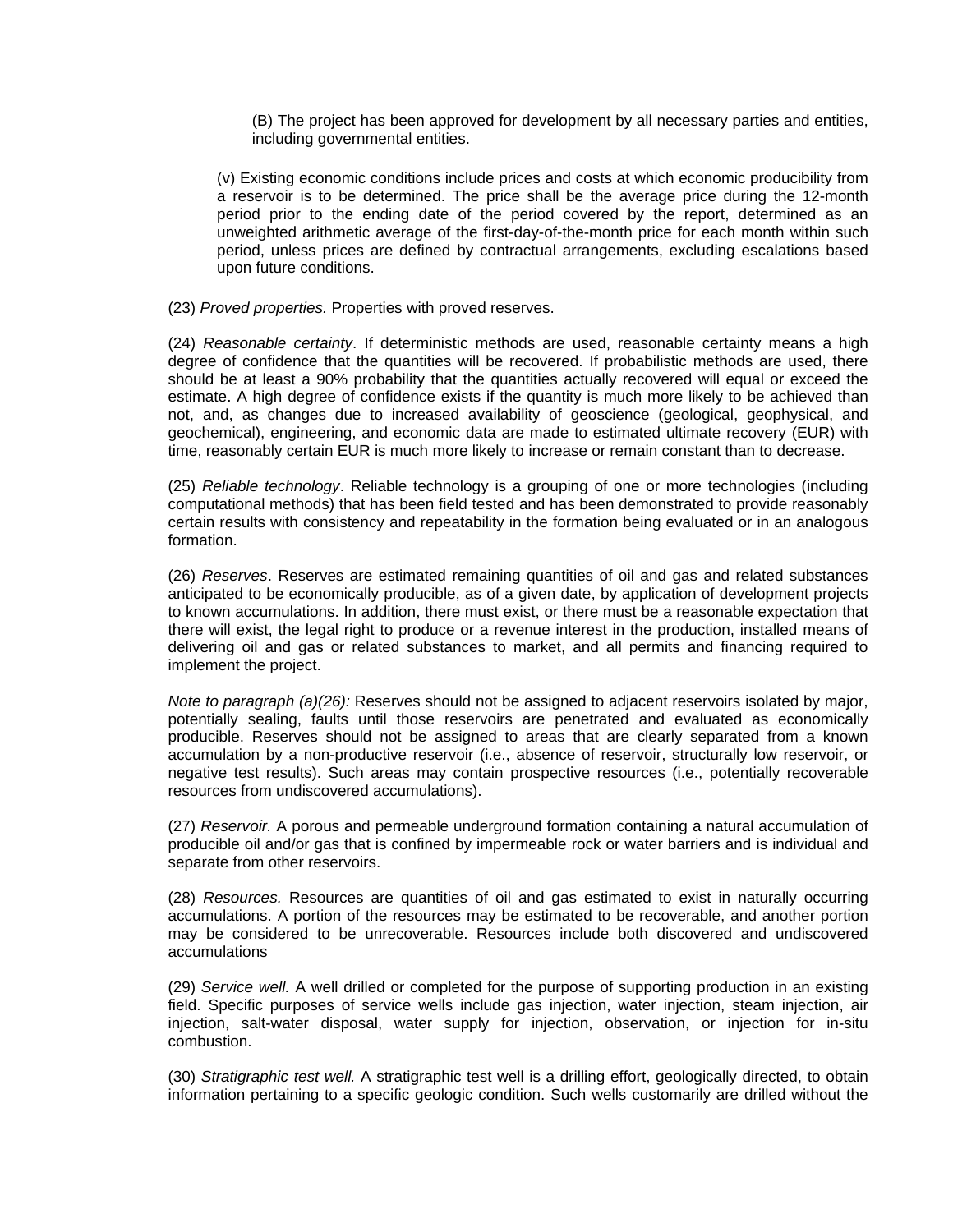intent of being completed for hydrocarbon production. The classification also includes tests identified as core tests and all types of expendable holes related to hydrocarbon exploration. Stratigraphic tests are classified as "exploratory type" if not drilled in a known area or "development type" if drilled in a known area.

(31) *Undeveloped oil and gas reserves*. Undeveloped oil and gas reserves are reserves of any category that are expected to be recovered from new wells on undrilled acreage, or from existing wells where a relatively major expenditure is required for recompletion.

(i) Reserves on undrilled acreage shall be limited to those directly offsetting development spacing areas that are reasonably certain of production when drilled, unless evidence using reliable technology exists that establishes reasonable certainty of economic producibility at greater distances.

(ii) Undrilled locations can be classified as having undeveloped reserves only if a development plan has been adopted indicating that they are scheduled to be drilled within five years, unless the specific circumstances, justify a longer time.

(iii) Under no circumstances shall estimates for undeveloped reserves be attributable to any acreage for which an application of fluid injection or other improved recovery technique is contemplated, unless such techniques have been proved effective by actual projects in the same reservoir or an analogous reservoir, as defined in paragraph (a)(2) of this section, or by other evidence using reliable technology establishing reasonable certainty.

(32) *Unproved properties.* Properties with no proved reserves.

# **Successful Efforts Method**

(b) A reporting entity that follows the successful efforts method shall comply with the accounting and financial reporting disclosure requirements of Statement of Financial Accounting Standards No. 19, as amended.

### **Full Cost Method**

(c) *Application of the full cost method of accounting.* A reporting entity that follows the full cost method shall apply that method to all of its operations and to the operations of its subsidiaries, as follows:

(1) *Determination of cost centers.* Cost centers shall be established-on a country-by-country basis.

(2) Costs to be capitalized. All costs associated with property acquisition, exploration, and development activities (as defined in paragraph (a) of this section) shall be capitalized within the appropriate cost center. Any internal costs that are capitalized shall be limited to those costs that can be directly identified with acquisition, exploration, and development activities undertaken by the reporting entity for its own account, and shall not include any costs related to production, general corporate overhead, or similar activities.

(3) *Amortization of capitalized costs.* Capitalized costs within a cost center shall be amortized on the unit-of-production basis using proved oil and gas reserves, as follows:

(i) Costs to be amortized shall include (A) all capitalized costs, less accumulated amortization, other than the cost of properties described in paragraph (ii) below; (B) the estimated future expenditures (based on current costs) to be incurred in developing proved reserves; and (C) estimated dismantlement and abandonment costs, net of estimated salvage values.

(ii) The cost of investments in unproved properties and major development projects may be excluded from capitalized costs to be amortized, subject to the following: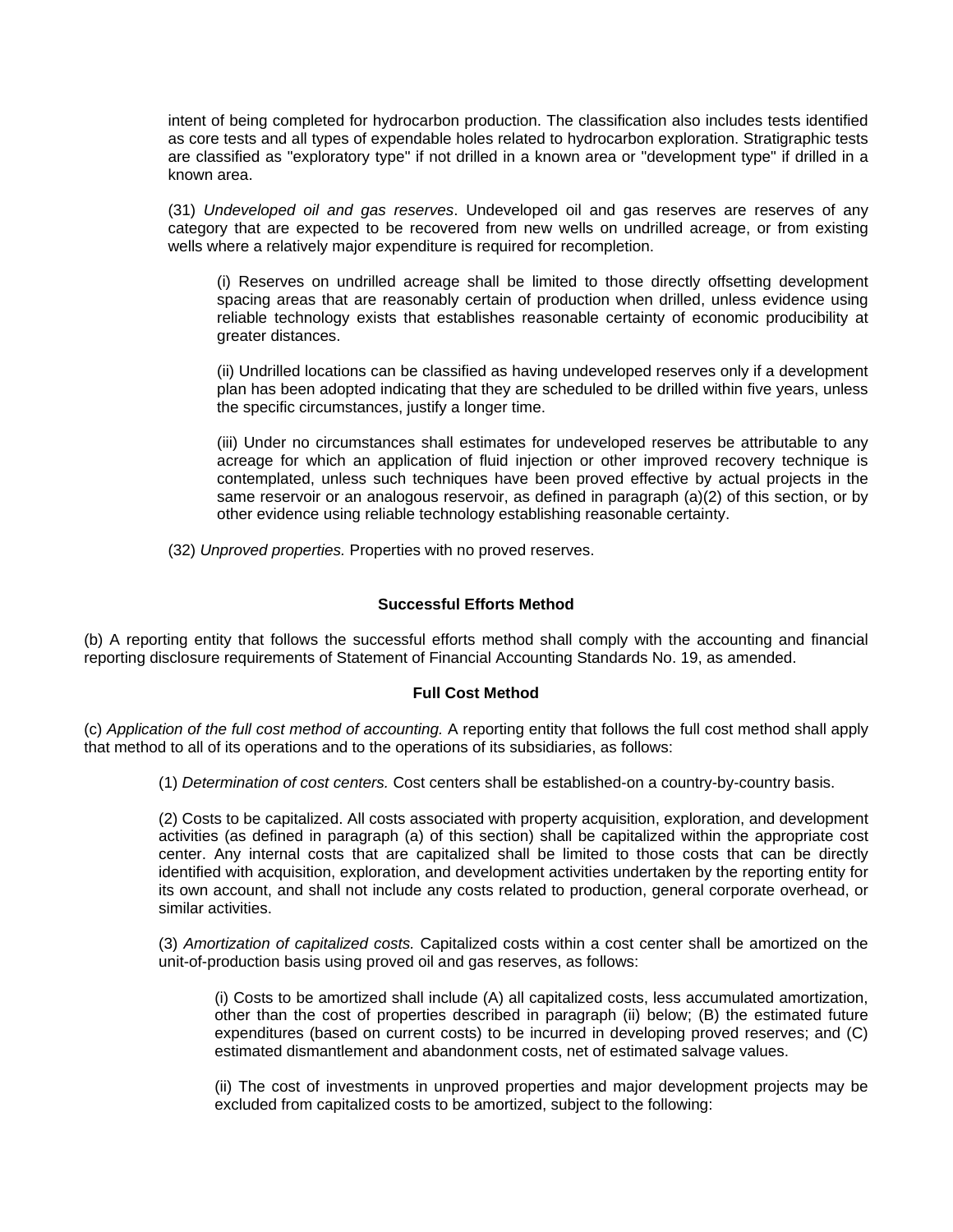(A) All costs directly associated with the acquisition and evaluation of unproved properties may be excluded from the amortization computation until it is determined whether or not proved reserves can be assigned to the properties, subject to the following conditions: (1) Until such a determination is made, the properties shall be assessed at least annually to ascertain whether impairment has occurred. Unevaluated properties whose costs are individually significant shall be assessed individually. Where it is not practicable to individually assess the amount of impairment of properties for which costs are not individually significant, such properties may be grouped for purposes of assessing impairment. Impairment may be estimated by applying factors based on historical experience and other data such as primary Lease terms of the properties, average holding periods of unproved properties, and geographic and geologic data to groupings of individually insignificant properties and projects. The amount of impairment assessed under either of these methods shall be added to the costs to be amortized. (2) The costs of drilling exploratory dry holes shall be included in the amortization base immediately upon determination that the well is dry. (3) If geological and geophysical costs cannot be directly associated with specific unevaluated properties, they shall be included in the amortization base as incurred. Upon complete evaluation of a property, the total remaining excluded cost (net of any impairment) shall be included in the full cost amortization base.

(B) Certain costs may be excluded from amortization when incurred in connection with major development projects expected to entail significant costs to ascertain the quantities of proved reserves attributable to the properties under development (e.g., the installation of an offshore drilling platform from which development wells are to be drilled, the installation of improved recovery programs, and similar major projects undertaken in the expectation of Significant additions to proved reserves). The amounts which may be excluded are applicable portions of (1) the costs that relate to the major development project and have not previously been included in the amortization base, and (2) the estimated future expenditures associated with the development project. The excluded portion of any common costs associated with the development project should be based, as is most appropriate in the circumstances, on a comparison of either (i) existing proved reserves to total proved reserves expected to be established upon completion of the project, or (ii) the number of wells to which proved reserves have been assigned and total number of wells expected to be drilled. Such costs may be excluded from costs to be amortized until the earlier determination of whether additional reserves are proved or impairment occurs.

(C) Excluded costs and the proved reserves related to such costs shall be transferred into the amortization base on an ongoing (well-by-well or property-byproperty) basis as the project is evaluated and proved reserves established or impairment determined. Once proved reserves are established, there is no further justification for continued exclusion from the full cost amortization base even if other factors prevent immediate production or marketing.

(iii) Amortization shall be computed on the basis of physical units, with oil and gas converted to a common unit of measure on the basis of their approximate relative energy content, unless economic circumstances (related to the effects of regulated prices) indicate that use of units of revenue is a more appropriate basis of computing amortization. In the latter case, amortization shall be computed on the basis of current gross revenues (excluding royalty payments and net profits disbursements) from production in relation to future cross revenues, based on current prices (including consideration of changes in existing prices provided only by contractual arrangements), from estimated production of proved oil and gas reserves. The effect of a significant price increase during the year on estimated future gross revenues shall be reflected in the amortization provision only for the period after the price increase occurs.

(iv) In some cases it may be more appropriate to depreciate natural gas cycling and processing plants by a method other than the unitof-production method.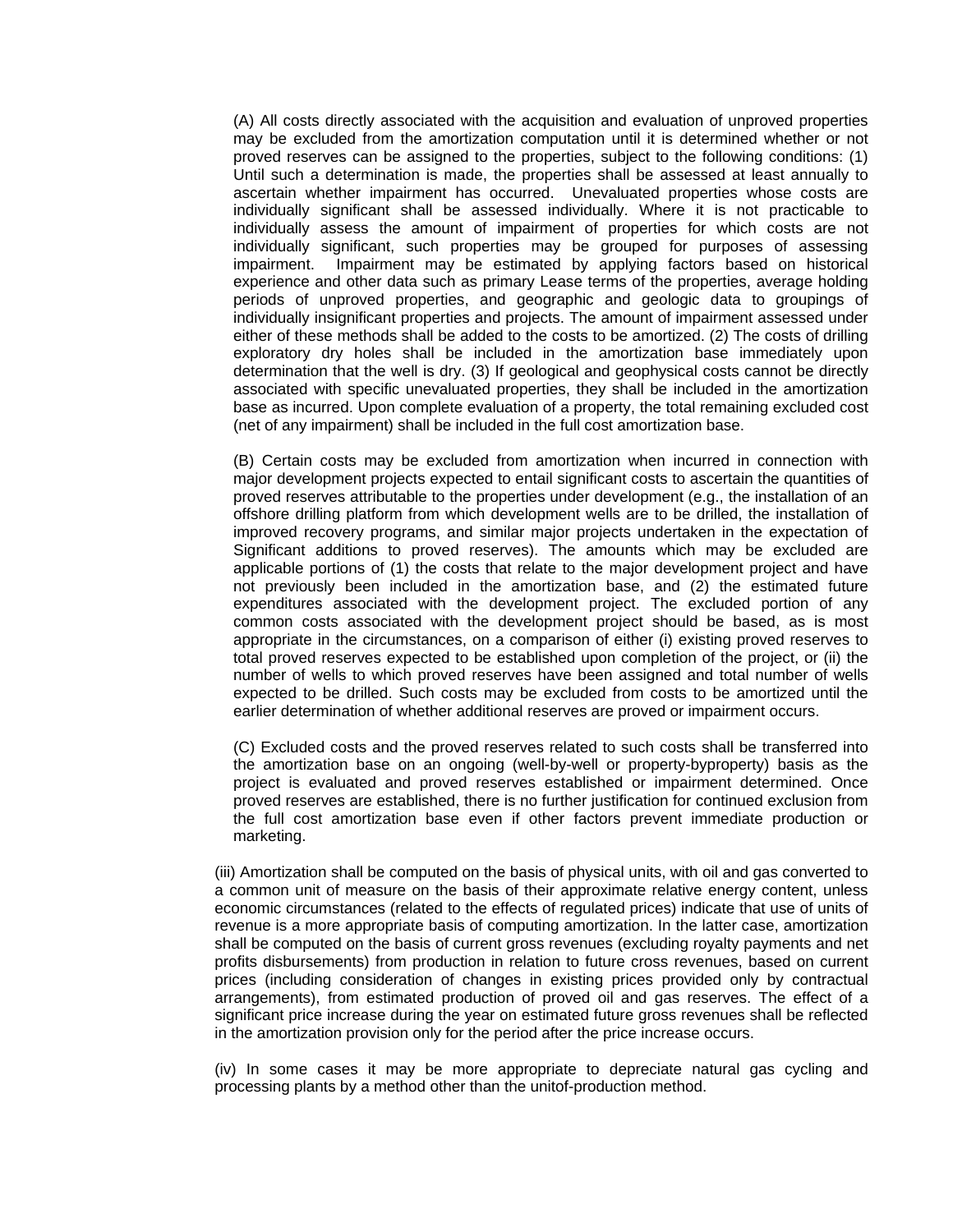(v) Amortization computations shall be made on a consolidated basis, including investees accounted for on a proportionate consolidation basis. Investees accounted for on the equity method shall be treated separately.

- (4) *Limitation on capitalized costs:* 
	- (i) For each cost center, capitalized costs, less accumulated amortization and related deferred income taxes, shall not exceed an amount (the cost center ceiling) equal to the sum of:

(A) the present value of estimated future net revenues computed by applying current prices of oil and gas reserves (with consideration of price changes only to the extent provided by contractual arrangements) to estimated future production of proved oil and gas reserves as of the date of the latest balance sheet presented, less estimated future expenditures (based on current costs) to be incurred in developing and producing the proved reserves computed using a discount factor of ten percent and assuming continuation of existing economic conditions; plus

(B) the cost of properties not being amortized pursuant to paragraph (i)(3)(ii) of this section; plus

(C) the lower of cost or estimated fair value of unproven properties included in the costs being amortized; less

(D) income tax effects related to differences between the book and tax basis of the properties referred to in paragraphs (i)(4)(i)(B) and (C) of this section.

(ii) If unamortized costs capitalized within a cost center, less related deferred income taxes, exceed the cost center ceiling, the excess shall be charged to expense and separately disclosed during the period in which the excess occurs. Amounts thus required to be written off shall not be reinstated for any subsequent increase in the cost center ceiling.

(5) *Production costs.* All costs relating to production activities, including workover costs incurred solely to maintain or increase levels of production from an existing completion interval, shall be charged to expense as incurred.

(6) *Other transactions.* The provisions of paragraph (h) of this section, "Mineral property conveyances and related transactions if the successful efforts method of accounting is followed," shall apply also to those reporting entities following the full cost method except as follows:

(i) *Sales and abandonments of oil and gas properties.* Sales of oil and gas properties, whether or not being amortized currently, shall be accounted for as adjustments of capitalized costs, with no gain or loss recognized, unless such adjustments would significantly alter the relationship between capitalized costs and proved reserves of oil and gas attributable to a cost center. For instance, a significant alteration would not ordinarily be expected to occur for sales involving less than 25 percent of the reserve quantities of a given cost center. If gain or loss is recognized on such a sale, total capitalization costs within the cost center shall be allocated between the reserves sold and reserves retained on the same basis used to compute amortization, unless there are substantial economic differences between the properties sold and those retained, in which case capitalized costs shall be allocated on the basis of the relative fair values of the properties. Abandonments of oil and gas properties shall be accounted for as adjustments of capitalized costs; that is, the cost of abandoned properties shall be charged to the full cost center and amortized (subject to the limitation on capitalized costs in paragraph (b) of this section).

(ii) *Purchases of reserves.* Purchases of oil and gas reserves in place ordinarily shall be accounted for as additional capitalized costs within the applicable cost center; however,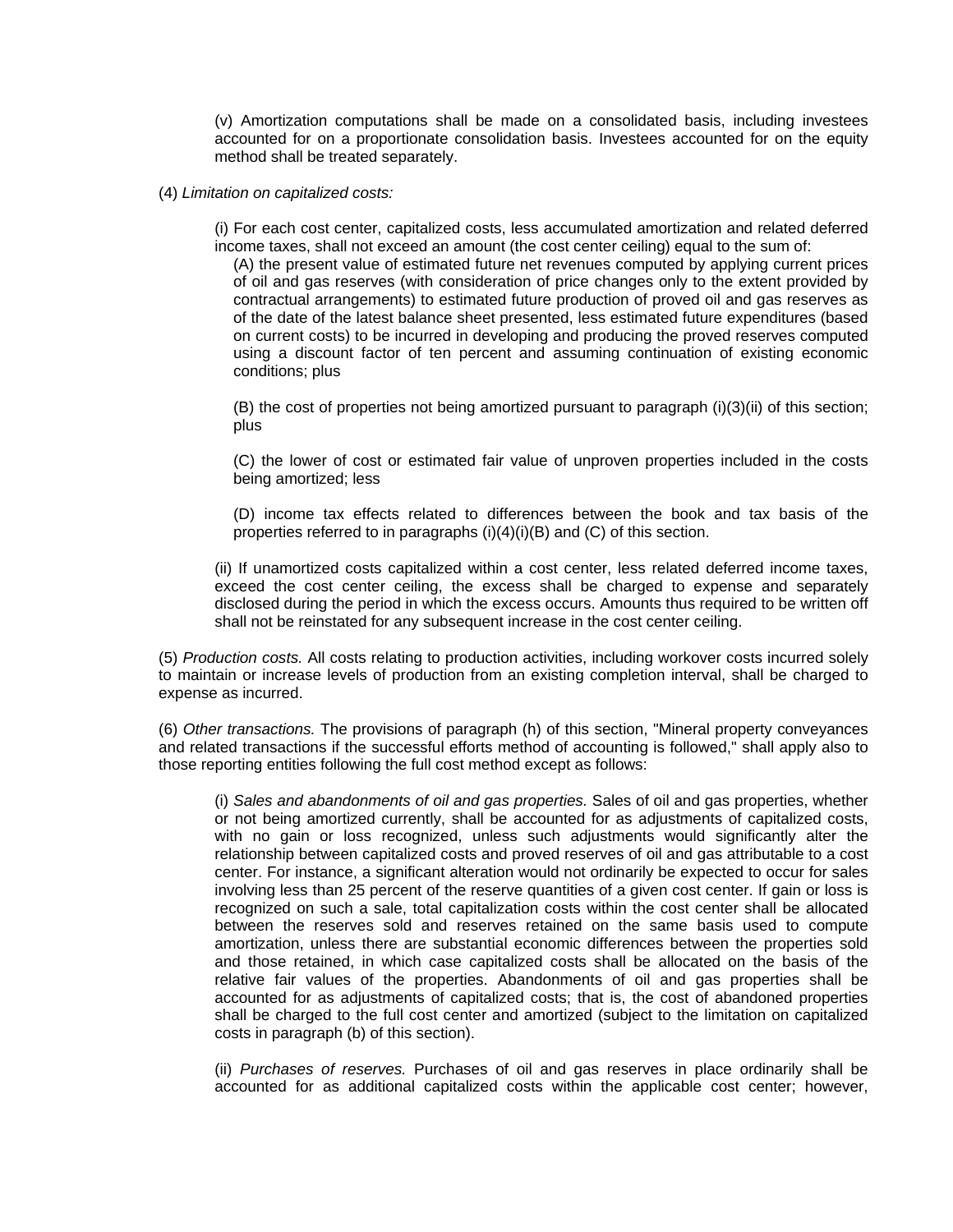significant purchases of production payments or properties with lives substantially shorter than the composite productive life of the cost center shall be accounted for separately.

### (iii) *Partnerships, joint ventures and drilling arrangements.*

(A) Except as provided in subparagraph (i)(6)(i) of this section, all consideration received from sales or transfers of properties in connection with partnerships, joint venture operations, or various other forms of drilling arrangements involving oil and gas exploration and development activities (e.g., carried interest, turnkey wells, management fees, etc.) shall be credited to the full cost account, except to the extent of amounts that represent reimbursement of organization, offering, general and administrative expenses, etc., that are identifiable with the transaction, if such amounts are currently incurred and charged to expense.

(B) Where a registrant organizes and manages a limited partnership involved only in the purchase of proved developed properties and subsequent distribution of income from such properties, management fee income may be recognized provided the properties involved do not require aggregate development expenditures in connection with production of existing proved reserves in excess of 10% of the partnership's recorded cost of such properties. Any income not recognized as a result of this limitation would be credited to the full cost account and recognized through a lower amortization provision as reserves are produced.

(iv) *Other services.* No income shall be recognized in connection with contractual services performed (e.g. drilling, well service, or equipment supply services, etc.) in connection with properties in which the registrant or an affiliate (as defined in § 210.1-02(b)) holds an ownership or other economic interest, except as follows:

(A) Where the registrant acquires an interest in the properties in connection with the service contract, income may be recognized to the extent the cash consideration received exceeds the related contract costs plus the registrant's share of costs incurred and estimated to be incurred in connection with the properties. Ownership interests acquired within one year of the date of such a contract are considered to be acquired in connection with the service for purposes of applying this rule. The amount of any guarantees or similar arrangements undertaken as part of this contract should be considered as part of the costs related to the properties for purposes of applying this rule.

(B) Where the registrant acquired an interest in the properties at least one year before the date of the service contract through transactions unrelated to the service contract, and that interest is unaffected by the service contract, income from such contract may be recognized subject to the general provisions for elimination of intercompany profit under generally accepted accounting principles.

(C) Notwithstanding the provisions of (A) and (B) above, no income may be recognized for contractual services performed on behalf of investors in oil and gas producing activities managed by the registrant or an affiliate. Furthermore, no income may be recognized for contractual services to the extent that the consideration received for such services represents an interest in the underlying property.

(D) Any income not recognized as a result of these rules would be credited to the full cost account and recognized through a lower amortization provision as reserves are produced.

(7) *Disclosures.* Reporting entities that follow the full cost method of accounting shall disclose all of the information required by paragraph (k) of this section, with each cost center considered as a separate geographic area, except that reasonable groupings may be made of cost centers that are not significant in the aggregate. In addition: